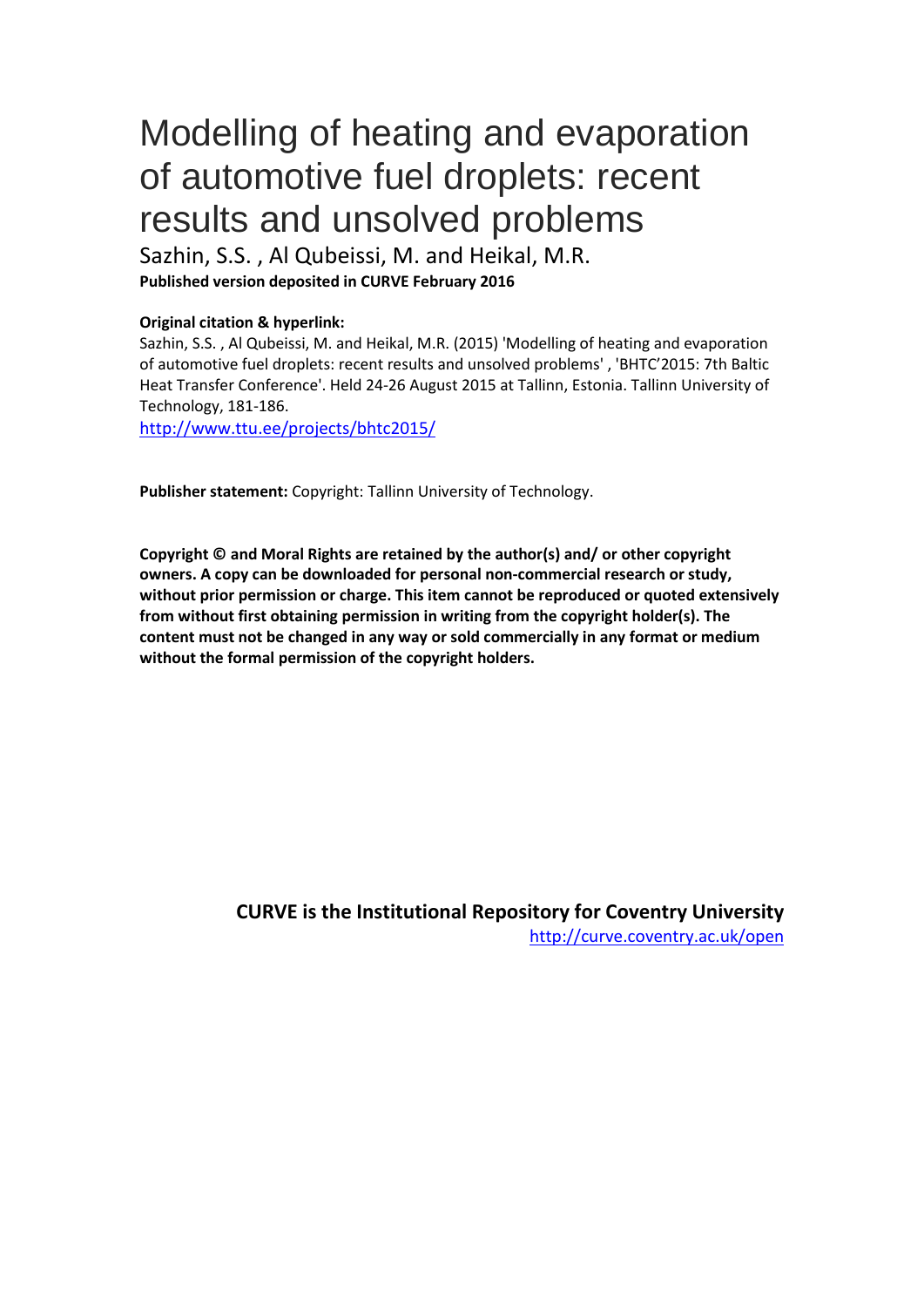## **MODELLING OF HEATING AND EVAPORATION OF AUTOMOTIVE FUEL DROPLETS: RECENT RESULTS AND UNSOLVED PROBLEMS**

**Sergei S. Sazhin\* , Mansour Al Qubeissi, Morgan R. Heikal**

*Sir Harry Ricardo Laboratories, Centre for Automotive Engineering, School of Computing, Engineering and Mathematics, University of Brighton, Brighton, BN2 4GJ, UK \* Corresponding author, e-mail: S.Sazhin@brighton.ac.uk*

#### **Abstract**

The application of the discrete component model for heating and evaporation to multi-component biodiesel fuel droplets in direct injection internal combustion engines is described. This model takes into account the effects of temperature gradient, recirculation and species diffusion inside droplets. A distinctive feature of the model used in the analysis is that it is based on the analytical solutions to the transient heat transfer and species diffusion equations inside the droplets. The results of applications of the multi-dimensional quasi-discrete model to the analyses of Diesel and gasoline fuel droplet heating and evaporation are summarised. In this model, actual components of the fuel are replaced with a smaller number of components or hypothetical quasi-components. As in the original discrete component model, transient diffusion of these components/quasi-components, temperature gradient and recirculation (due to relative droplet velocities and ambient air) inside droplets are all taken into account.

**Keywords:** biodiesel fuel, Diesel fuel, gasoline fuel, droplets, heating, evaporation, multi-component.

## **1. INTRODUCTION**

Fuel droplet heating and evaporation are crucial processes leading to fuel combustion in internal combustion engines [1]. The accuracy of modelling these processes is important for improving the design of these engines. This paper summarises some comparisons between the results, referring to fuel droplet evaporation times and time evolution of droplet surface temperatures and radii, predicted by the previously suggested simplified models, the recently developed version of the discrete component (DC) model and the multi-dimensional quasi-discrete (MDQD) model [2, 3]. The latter two models take into account the recirculation, temperature gradient, and diffusion of species inside the droplets, based on the Effective Thermal Conductivity and Effective Diffusivity (ETC/ED) models [1].

The main principles of the DC and MDQD models are summarised in Section 2. Some results of the application of these models to the analysis of heating and evaporation of biodiesel, Diesel and gasoline fuel droplets are presented and discussed in Sections 3–5. Some unsolved problems are summarised in Section 6.

## **2. MODELS**

The analyses are based on the assumption that droplets are spherically symmetric. Temperature gradients and species diffusions in the liquid phase and the effect of internal recirculations due to relative velocity between ambient gas and droplets are taken into account, using the Effective Thermal Conductivity and Effective Diffusivity (ETC/ED) model. In contrast to most previously reported studies, the analyses are based on the previously obtained analytical solutions to the transient heat transfer and species diffusion equations within droplets (see [1] for further details). The effects of coupling between gas and droplets are ignored. These models are applied directly to the analysis of biodiesel fuels, containing relatively small numbers of components.

In the case of Diesel and gasoline fuels, these models were generalised to the so-called multidimensional quasi-discrete (MDQD) model, in which the actual composition of fuel was reduced to a much smaller number of representative components/quasi-components (C/QC). These components/quasi-components are identified from within groups of components (9 groups were identified for Diesel fuel and six groups were identified for gasoline fuel). Some components within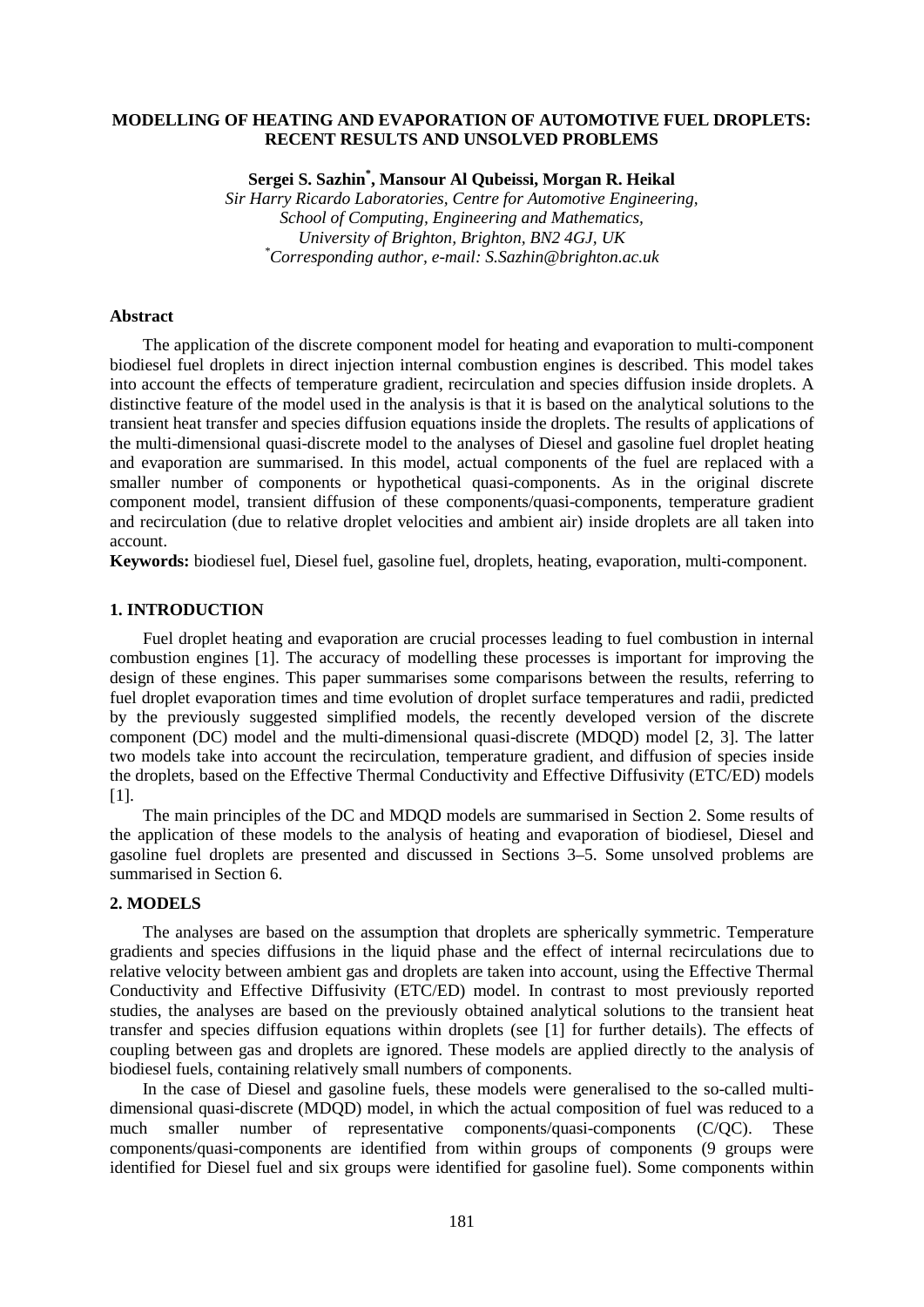groups form quasi-components, while other components are considered separately. Thus, a mixture of components/quasi-components (C/QC) is formed in such a way that molar fractions of these C/QC are as close as possible. The mixtures are treated as ideal (Raoult's law is assumed to be valid). The results of calculations, using the above-described model, are compared with the predictions of simplified models based on the assumptions that liquid thermal conductivity is infinitely high (Infinite Thermal Conductivity (ITC) model) and liquid species diffusivity is infinitely fast (Infinite Diffusivity (ID) model) or infinitely slow (Single Component (SI) model).

#### **3. BIODIESEL FUEL DROPLETS**

The above-mentioned ETC/ED model was applied to 19 types of biodiesel fuel droplets. These are: Tallow Methyl Ester (TME), Lard Methyl Ester (LME), Butter Methyl Ester (BME), Coconut Methyl Ester (CME), Palm Kernel Methyl Ester (PMK), Palm Methyl Ester (PME), Safflower Methyl Ester (SFE), Peanut Methyl Ester (PTE), Cottonseed Methyl Ester (CSE), Corn Methyl Ester (CNE), Sunflower Methyl Ester (SNE), Soybean Methyl Ester (SME), Rapeseed Methyl Ester (RME), Linseed Methyl Ester (LNE), Tung Methyl Ester (TGE), Hemp-oil Methyl Ester, produced from Hemp seed oil in Ukraine (HME1), Hemp-oil Methyl Ester, produced in the European Union (HME2), Canola seed Methyl Ester (CAN) and Waste cooking-oil Methyl Ester (WME).

The time evolutions of droplet surface temperatures  $(T<sub>c</sub>)$  and radii  $(R<sub>d</sub>)$  for the above-mentioned 19 types of biodiesel fuels were studied [4]. It was assumed that a droplet with initial temperature and radius 350 K and 12.66 μm, respectively, is moving through air at relative velocity  $U_d = 35$  m/s at temperature and pressure equal to 880 K and 30 bar respectively. An example of the time evolutions of droplet surface temperatures and radii of Butter Methyl Ester (BME) droplets is shown in Fig. 1. The following models were used in our analysis: 1) the ETC/ED model taking into account the contributions of multiple components (ME); 2) a combination of ITC and single-component models, in which all species are treated as one-component (SI); and 3) a combination of ITC and one dominant component models, in which biodiesel fuel is approximated by a single dominant component (DI). The second and third models are commonly used in the analysis of heating and evaporation of biodiesel fuel droplets.



Fig. 1. The droplet surface temperatures  $(T_s)$  and radii  $(R_d)$  versus time predicted by the ME, SI, MI and DI models (see the text of the paper for the definition of these models), for a BME fuel droplet.

As one can see from Fig. 1, the errors in predictions of the droplet surface temperatures, radii and evaporation time using the conventional (single-component SI or dominant-component DI) models, compared with the predictions of the ME model, are noticeable and should not be ignored in practical engineering applications. The deviations between the predictions of these two models and the ME model indicate the importance of taking into account the diffusion of species inside droplets alongside the effects of temperature gradient within them. The errors in droplet evaporation times, predicted by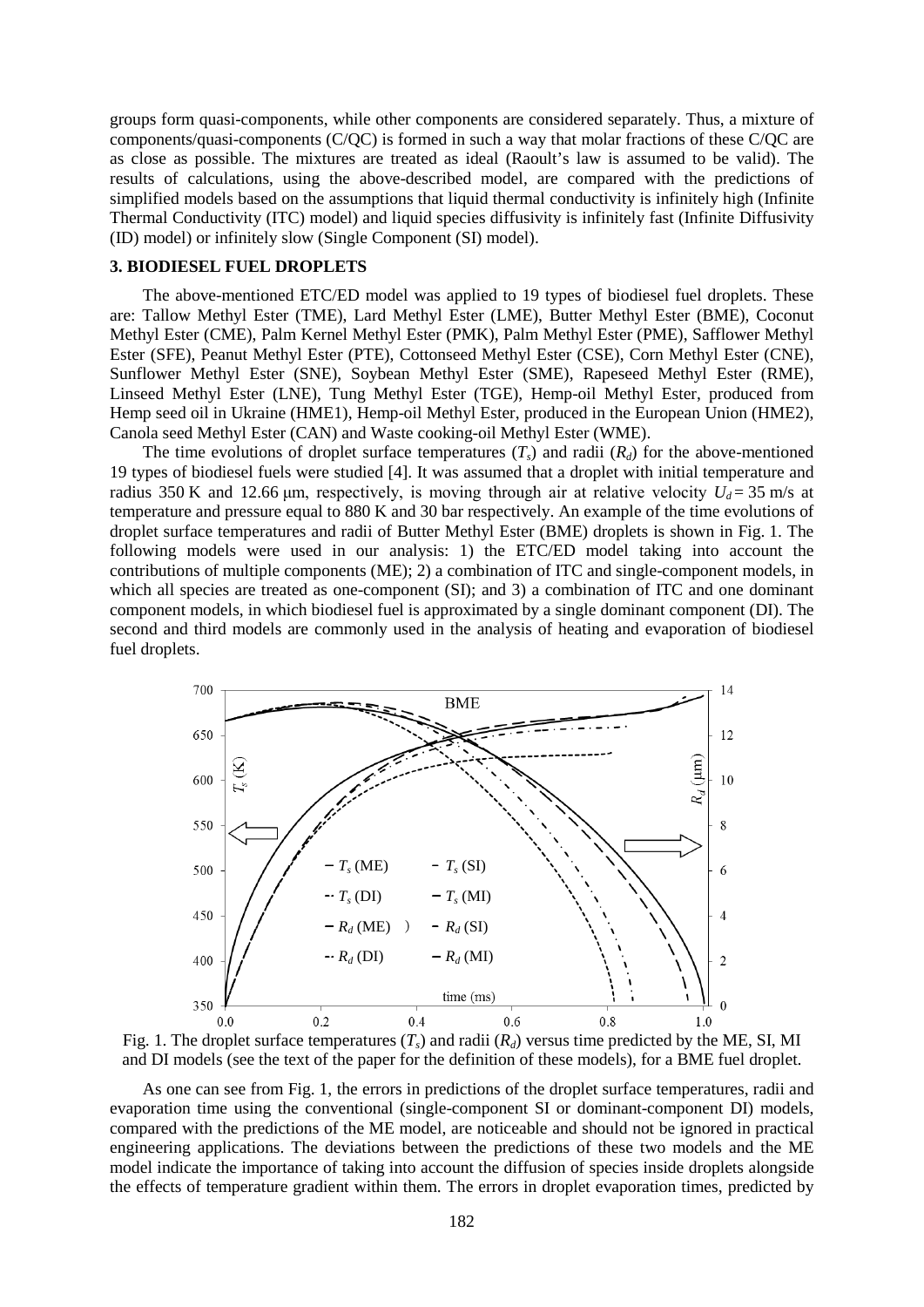the DI and SI models compared to the ME model, were estimated for BME to be less than or equal to 18.8% and 14.9%, respectively. Also, the errors in droplet surface temperatures, predicted by the DI and SI models compared to the ME model, for BME were shown to be less than or equal to 10.4% in both cases.

As inferred from the analysis of all 19 types of biodiesel fuel droplets in conditions similar to those mentioned above, the SI model under-predicts the droplet evaporation times compared with the ME model by up to about 26%. This result does not support our earlier finding, based on the analysis of only five types of biodiesel fuel droplets in different engine conditions, which was that the deviations between the evaporation times predicted by these models do not exceed about 5.5% [2]. The evaporation times predicted by the MI model were shown to be reasonably close to those predicted by the ME model. The MI model under-predicts this time by not more than 4.3%, except for Rapeseed Methyl Ester (RME), for which this under-prediction reaches 15.1%.

#### **4. DIESEL FUEL DROPLETS**

The above-mentioned MDQD model was applied to the analysis of a typical Diesel fuel droplet. A commercial Diesel fuel conforming to standard European Union fuel (EN590) was chosen for the analysis. The detailed chemical species composition was obtained using comprehensive twodimensional gas chromatography (GCXGC). Molar fractions of various components in this fuel are presented in Tab. 1 of [3]. The results presented in this table were simplified, taking into account that the properties of n-alkanes and iso-alkanes are rather close. This allowed us to merge n-alkanes and iso-alkanes into one group of alkanes and consider the following composition of fuel: 40.0556% alkanes, 14.8795% cycloalkanes, 7.6154% bicycloalkanes, 16.1719% alkylbenzenes, 9.1537% indanes and tetralines, 8.6773% naphthalenes, 1.5647% tricycloalkanes, 1.2240% diaromatics and 0.6577% phenanthrenes.

Assuming, following [3], that the initial droplet radius,  $R_{d0}$ , is equal to 10  $\mu$ m, density, temperature and pressure of air,  $\rho_\omega T_\omega p_\omega$  are equal to 11.9 kg/m<sup>3</sup>, 880 K and 30 bar, respectively, the values of droplet surface temperatures and radii versus time were calculated for various approximations of Diesel fuel composition.



Fig. 2. The droplet surface tem $T_s$ ,  $R_d$  (20A)<sup> $\cdot$ </sup><sub>s</sub>) and radii ( $R_d$ ) versus time for four approximations of Diesel fuel composition:

the contributions of all 98 components are taken into account (curves (ME));

the contributions of only 20 alkane components are taken into account (curves (20A));

the contributions of all 98 components are approximated by 9 C/QC, 6 quasi-components

(corresponding to the first 6 groups) and 3 components (tricycloalkane, diaromatic and phenanthrene), without taking into account the diffusion among them (curves  $(SI)$ );

the contributions of only 20 alkanes are taken into account and these are treated as a single component (curves (SA));

the contributions of all 98 components are approximated by 15 C/QC (curves (15)); and

the contributions of all 98 components are approximated by n-dodecane (curves (ND)).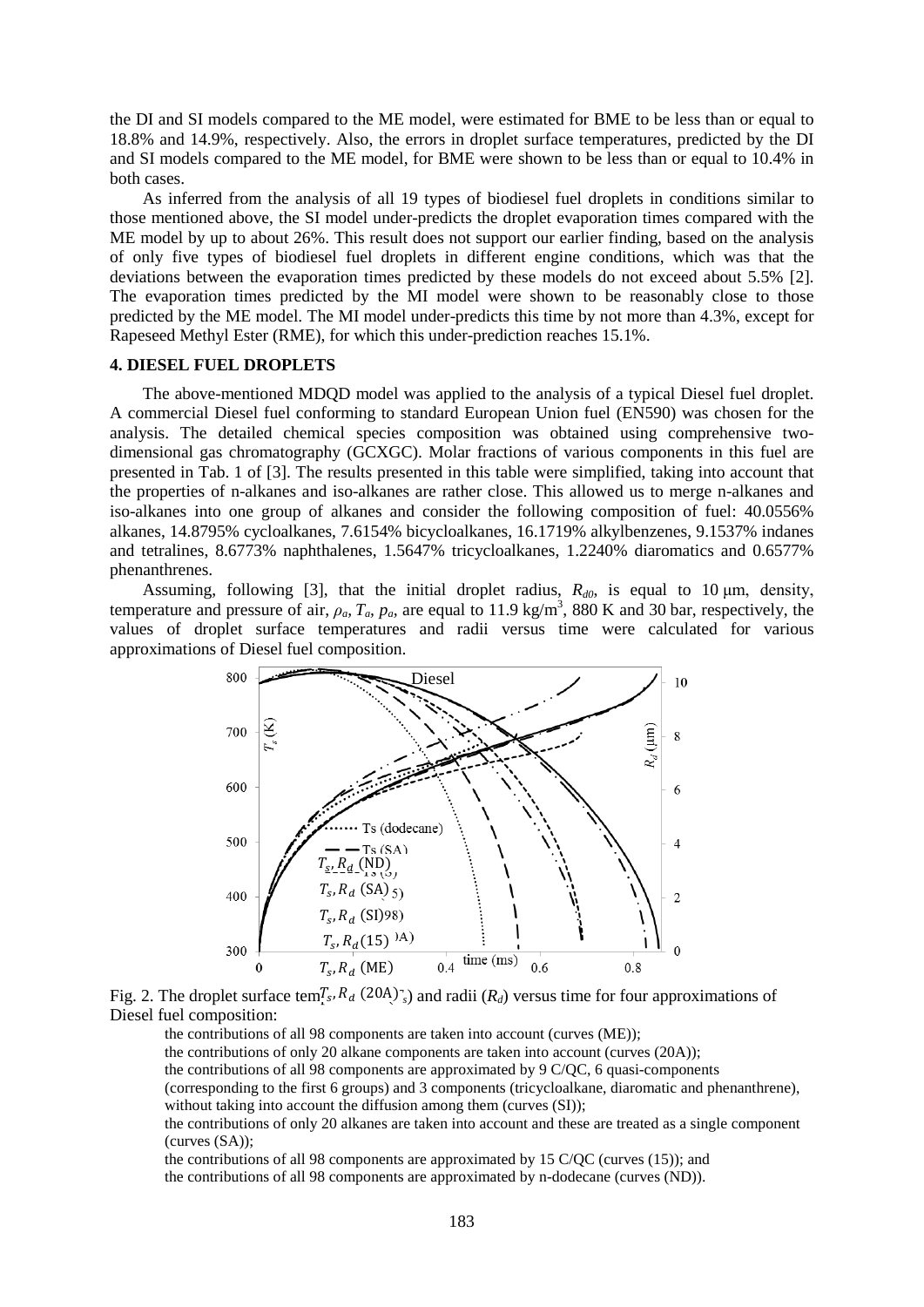In Fig. 2 these plots are shown for six cases: the contributions of all 98 components are taken into account (indicated as (ME)); the contributions of only 20 alkane components are taken into account (indicated as (20A)); the contribution of all 98 components is approximated by six quasi-components (corresponding to the first six groups mentioned above) and three components (tricycloalkane, diaromatic and phenanthrene) without taking into account the diffusion between them so that their mass fractions remain equal to the initial mass fractions and they behave like a single quasicomponent (indicated as (SI)); the contributions of only 20 alkane components are taken into account and these are approximated by a single quasi-component with the average value of the carbon number  $(C_{14.763054}H_{31.526108}$ , indicated as (SA)); the contribution of all 98 components is approximated by 15 C/QC (indicated as (15)); and Diesel fuel is replaced by n-dodecane (indicated as (ND)). In the cases when only the contribution of alkanes was taken into account, the mass fractions of the components were recalculated to ensure that the total mass fractions of all alkanes were equal to 1.

As follows from Fig. 2, the approximation of 98 actual components with a single quasicomponent leads to a noticeable under-estimation of the droplet surface temperatures, and an underestimation of the evaporation time by about 20%. In the case when Diesel fuel is approximated with 20 alkane components, the predicted droplet surface temperatures appeared to be higher by about 11% and the evaporation time shorter by about 27% than in the case of approximation of Diesel fuel with 98 components. This means that the approximation of Diesel fuel with alkanes, a widely used assumption in the modelling of Diesel fuels (see [1] and the references therein), leads to results which are less accurate, compared with the approximation of Diesel fuel by a single quasi-component. The approximation of Diesel fuel with a single alkane quasi-component  $C_{14.763054}H_{31.526108}$  leads to underprediction of the evaporation time by about 40% which is not acceptable even for qualitative analysis of the process. The replacement of Diesel fuel with n-dodecane, which is widely practiced in many engineering applications, leads to under-prediction of the evaporation time by about 45%; while the approximation of Diesel fuel with 15 C/QC, using the MDQD model, leads to only about 2.5% error in the evaporation time. This shows the benefit of using the MDQD model in comparison to other approaches.

#### **5. GASOLINE FUEL DROPLETS**

The above-mentioned MDQD model was also applied to the analysis of a typical gasoline fuel droplet. A typical gasoline fuel composition, inferred from [5], was used in our analysis. The components with identical chemical formulae and close thermodynamic and transport properties were replaced with characteristic components in the groups, leading to the approximation of gasoline fuel with 20 components. Using the multi-dimensional quasi-discrete (MDQD) model, as in the case of Diesel fuel, 20 actual components of the fuel were replaced with a smaller number of components/quasi-components (C/QC). Transient diffusion of these C/QC in the liquid phase, temperature gradient and recirculation inside droplets were all taken into account. In contrast to the case of Diesel fuel, where n-alkanes and iso-alkanes were merged into one group of alkanes, separate contributions of these two groups were taken into account in the analysis of gasoline fuel droplets.

The following set of in-house experimentally measured parameters was used in the analysis. The mean radius of droplets at the early stage of evaporation was taken to be equal to 12 µm, their relative velocities and initial temperatures were assumed equal to  $U_d = 24$  m/s and  $T_d = 296$  K respectively, ambient air pressure and temperature were assumed equal to  $p_a = 9$  bar and  $T_a = 545$  K, respectively.

The plots of the droplet surface temperatures  $T_s$  and radii  $R_d$  versus time are presented in Fig. 3. Five cases are shown: (1) the contributions of all 20 components are taken into account using the ETC/ED model (indicated as (ME)); (2) the contributions of 20 components are taken into account using the ITC/ID model (indicated as (MI)); (3) the thermodynamic and transport properties of 20 components are averaged to form a single component and temperature gradient is ignored (ITC model) (indicated as (SI)); (4) the ITC model in which gasoline fuel is approximated with iso-octane (2,2,4 trimethylpentane, indicated as (IO)); and (5), the model in which 20 components are approximated by 6 QC (2 QC of n-alkanes, 2 QC of iso-alkanes, and 2 QC of aromatics) (indicated as (6)).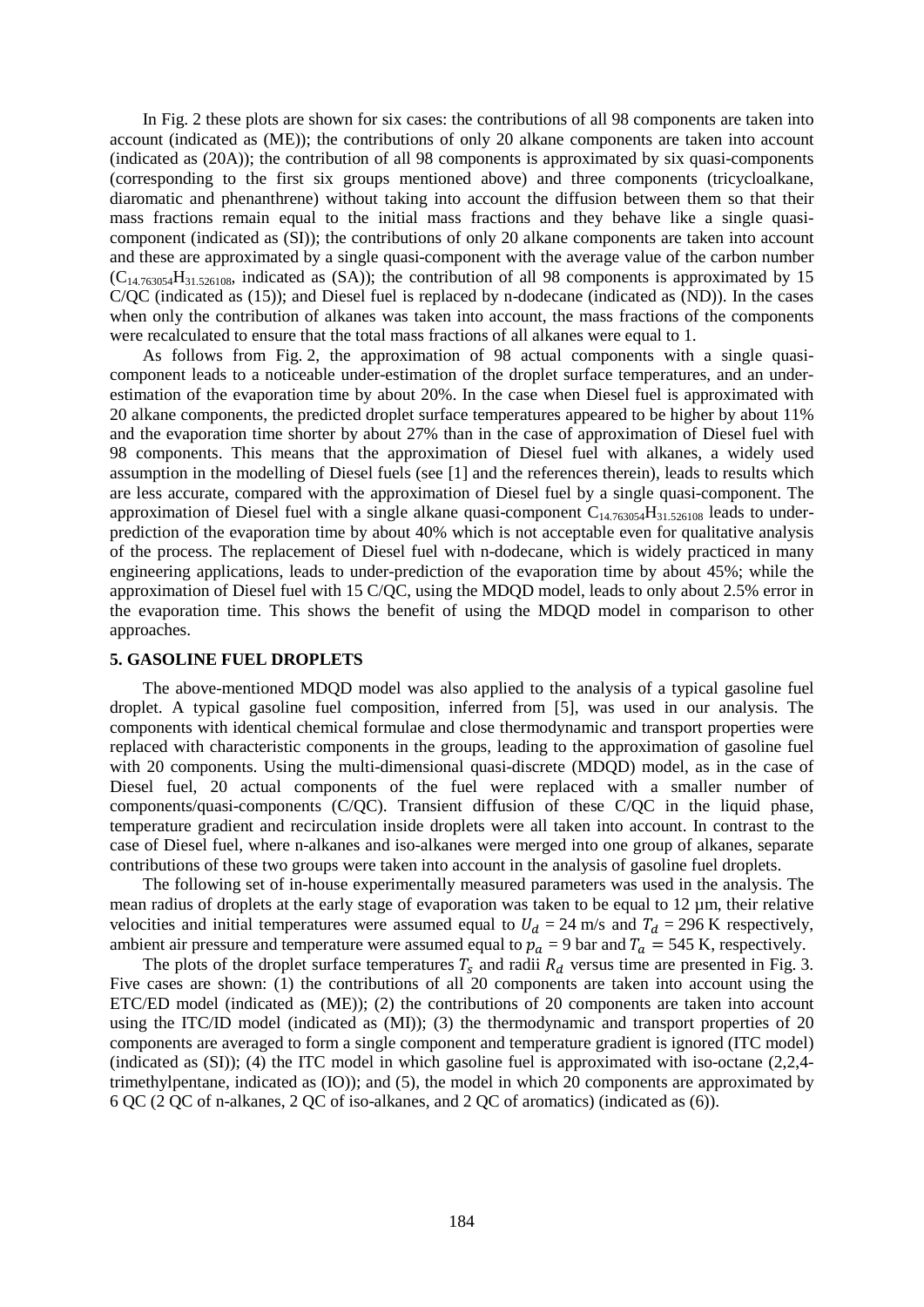

Fig. 3. The droplet surface temperatures  $(T_s)$  and radii  $(R_d)$  versus time for the cases when: (1) the contributions of all 20 components are taken into account using the ETC/ED model (ME);

(2) the contributions of 20 components are taken into account using the ITC/ID model (MI);

(3) the 20 components are approximated by a single component with average thermodynamic and transport properties in combination with the ITC model (SI);

(4) fuel is approximated by iso-octane in combination with the ITC model (IO);

(5) the 20 components are approximated by 6 C/QC;

(6) a droplet with initial radius  $12 \mu m$  and initial homogeneous temperature 296 K is assumed to be moving with relative velocity 24 m/s in air at pressure and temperature equal to 0.9 MPa and 545 K, respectively.

As one can see from Fig. 3, the errors in droplet surface temperatures and evaporation times, predicted by the SI model, are 13.6% and 67.5%, respectively. These errors were reduced to 6.3% and 47.1%, when the IO model was used, to 4.8% and 8% when the MI model was used, and were further reduced to 0.84% and 6.6%, when gasoline fuel was approximated to 6 QC using the MDQD model. Although the accuracy of the MI and IO models might be acceptable in some limited engineering applications, these models cannot describe adequately the underlying physics of the processes inside droplets (heat conduction and species diffusion).

As can be seen from Fig. 3, the approximation of the actual composition of gasoline fuel by 6 C/QC, using the MDQD model, leads to errors in estimated droplet surface temperatures and evaporation times of about 0.8% and 6.6% respectively, which can be tolerated in many engineering applications. Also, it was shown that the application of the latter model leads to about 70% reduction in CPU time compared to the model taking into account all 20 components of gasoline fuel.

#### **6. UNSOLVED PROBLEMS**

Although the results described above show noticeable progress in the development of the models of automotive fuel droplet heating and evaporation, many important problems in this area are still not resolved. The focus of this section will be on some of these unsolved problems. The selection of these problems is rather subjective, and has been largely motivated by the authors' personal research interests.

The models discussed above are applicable only to spherical droplets, while the shapes of most of the droplets observed in internal combustion engines are far from spherical [6]. The application of analytical models for spherical droplets to the case of moving droplets has been based on the assumption that the ETC/ED model is valid. The validity of this model has been investigated based on the direct comparison of the predictions of this model and the prediction of a more general vortex model for a limited range of parameters (see this comparison for the ETC model presented in [7]). The applicability of the model outside this range is far from obvious.

As demonstrated in a number of our recent papers (e.g., [8]), even in the simple case of droplets moving in tandem the effect of interaction between droplets on their heating and evaporation cannot be